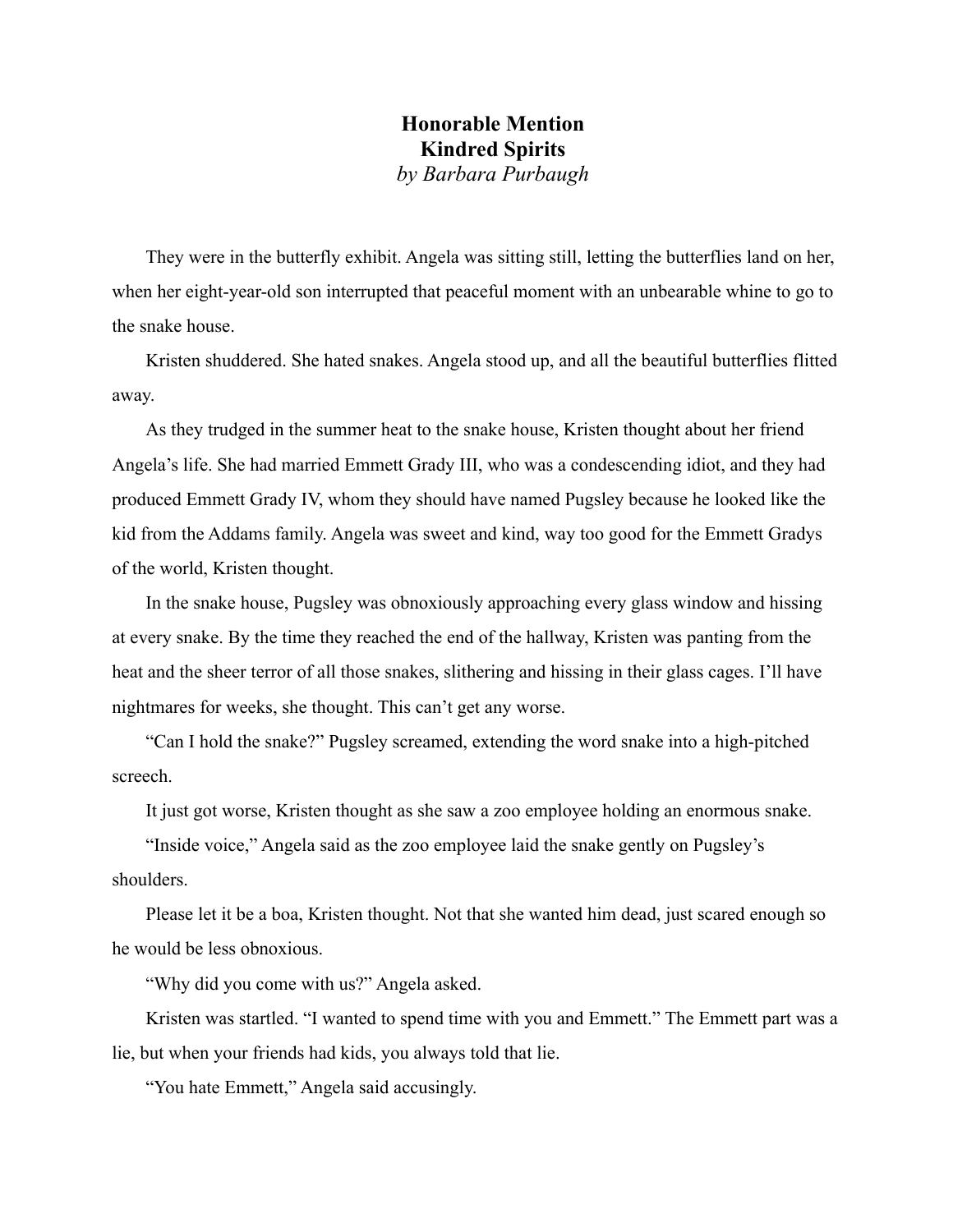"I don't hate him," Kristen lied.

"You think he's a whiny spoiled brat who ruins everything."

Kristen was shocked; Angela said it with such venom. Where was sweet, kind Angela? Kristen looked around the room at all the slithering creatures hiding in their fake habitats just waiting to strike.

"Kristen, one of the things I value most about our friendship is your honesty. You are always straightforward. People know where they stand with you."

Kristen watched as the snake started to wrap itself around Pugsley's neck.

She values me because she thinks I'm a bitch, Kristen thought with a cold realization. Kristen valued Angela's friendship because she thought she could be herself with Angela. She didn't need the armor of being a bitch. But maybe she was wrong.

The snake seemed to be tightening around Pugsley's neck.

"Have I done something to make you think I hate Emmett?" Kristen asked.

"Please. It's written all over your face. You'd rather be locked in here with snakes, which I know you are terrified of, than spend one minute with my child."

Is she trying to pick a fight? Does she want me to say I hate her kid? Kristen thought.

Pugsley was making little whimpering sounds as the zoo employee tried to remove the snake from Pugsley's neck.

"I'm not going to say I hate your kid," Kristen stated.

"But you do," Angela said.

Under normal circumstances, Kristen would have said something like "I like him, but you know I'm not a kid person."

But right now, she had no idea who this Angela was or what she wanted to hear.

There seemed to be a real struggle between the snake and the zoo employee. Pugsley's face was turning red, and he look terrified.

"Angela, I think Emmett might be in trouble."

Angela pulled out her phone. "I'll just get a pic for my Instagram account. I'm sure the zookeeper has it under control. Besides, you don't really care anyway."

The zoo employee looked terrified, too.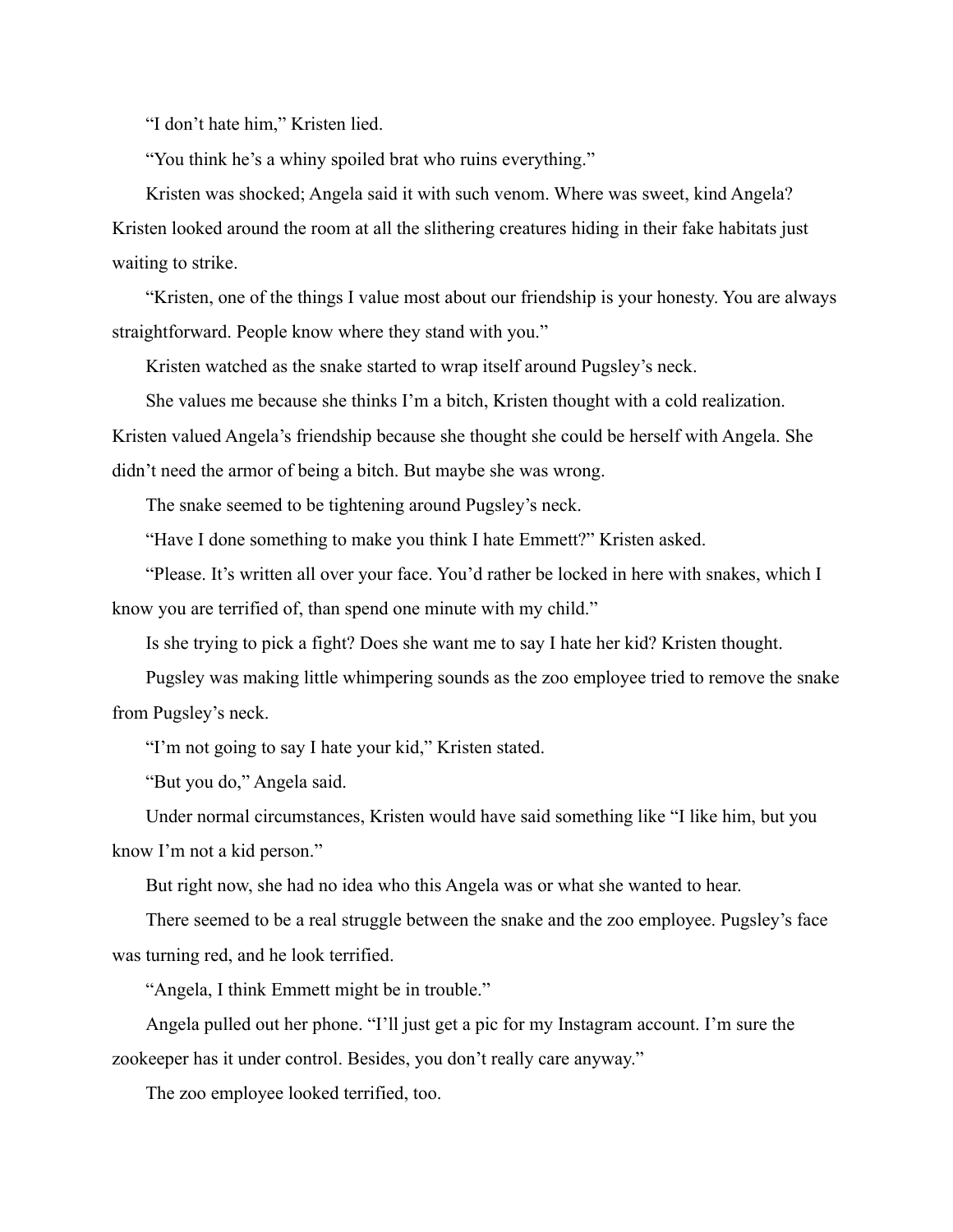"Uh, Angela, could we table whatever this is?" Kristen gestured between the two of them. "And maybe you could go help your kid."

"Oh, you don't even like him, and now you want to tell me how to raise him."

Pugsley was decidedly purple now.

"No, I want you to save him. He's being choked by a giant snake."

"He's fine," Angela said. "I have a maternal instinct. I would know if he was in trouble."

Fuck, fuck, fuck, I'll have to touch the damn snake, Kristen thought as she ran toward the kid.

"What the hell?" Kristen said to the zoo employee.

"I can't get it off of him." The employee was clearly panicking.

"Use your walkie-talkie to call for help," Kristen said.

The employee said something into his walkie-talkie.

Kristen reached out and with all her strength yanked the snake off Pugsley's neck and tossed it across the floor. Other visitors screamed and scattered as the snake slithered away undamaged.

Pugsley was crying hysterically, and suddenly Angela was there comforting him.

Kristen noticed she hadn't put down the phone. Had she almost let him be suffocated by a snake for an Instagram moment?

Pugsley seemed to be calming down. He looked at Kristen and his eyes said it all. This was a kid who already knew what Kristen was just beginning to understand. All those horrible things Angela had tried to force her to say were how Angela really felt about her own kid. Angela was not lightness or kindness or butterfly sweetness. She was a snake in the grass.

Kristen looked at the snakes around her. Nope, that wasn't the right description. Snakes never lied about who they were. They were dangerous and venomous, but you always knew where you stood with a snake.

Angela was now crying dramatically and yelling at the zoo employees, all while holding her phone.

Kristen turned to leave. As she walked out of the snake house, she looked at each of the snakes. We are kindred spirits, she thought.